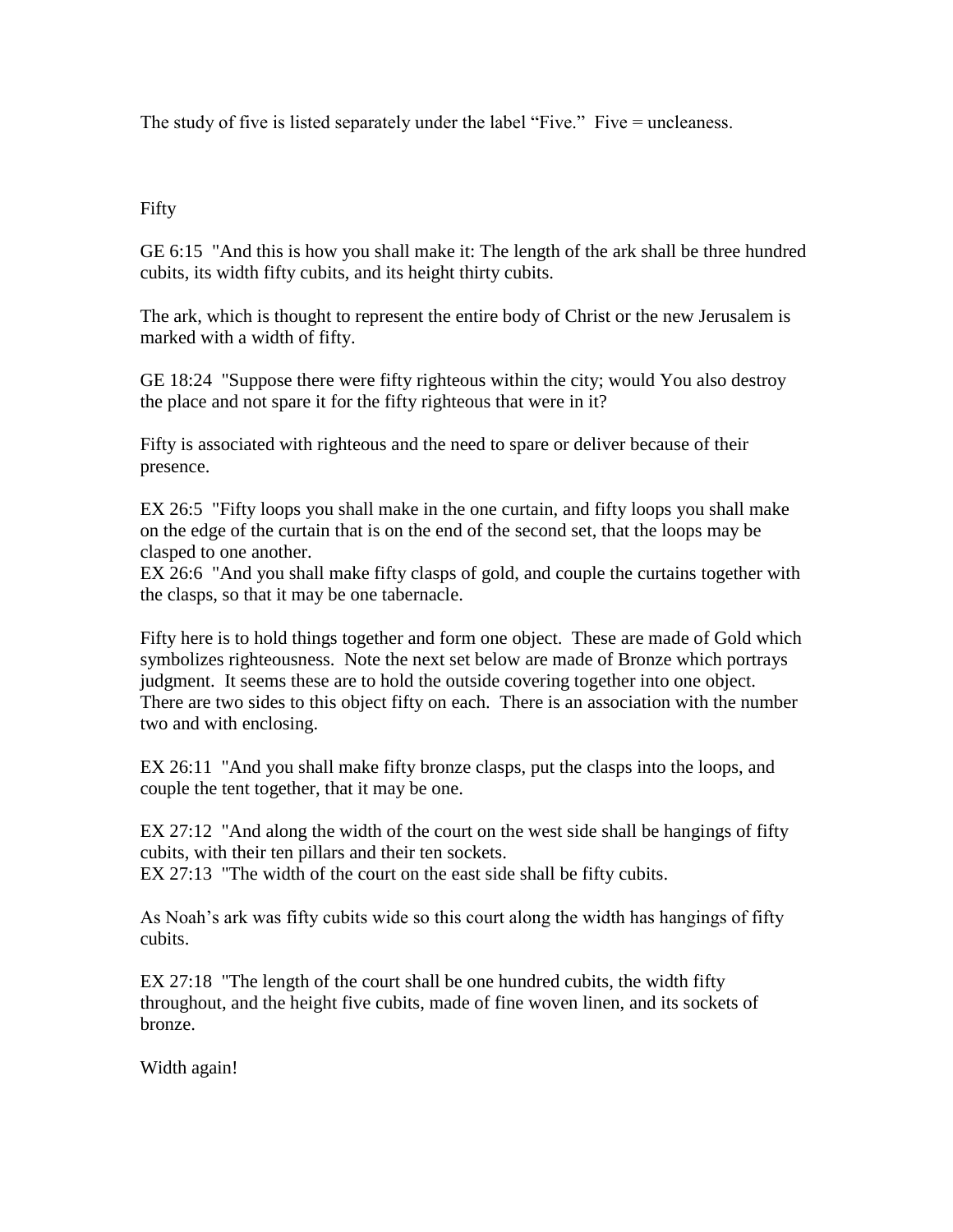LE 27:3 'if your valuation is of a male from twenty years old up to sixty years old, then your valuation shall be fifty shekels of silver, according to the shekel of the sanctuary.

The value given to a man of prime working age? Related to cleansing?

NU 4:3 "from thirty years old and above, even to fifty years old, all who enter the service to do the work in the tabernacle of meeting.

Those that enter the service of the Lord to work in the tabernacle are marked with fifty.

NU 8:25 "and at the age of fifty years they must cease performing this work, and shall work no more.

Again associated with service in the temple. Perhaps a cessation of service?

NU 16:2 and they rose up before Moses with some of the children of Israel, two hundred and fifty leaders of the congregation, representatives of the congregation, men of renown.

Here we see rebellion associated with two hundred and fifty leaders. They wanted the position of leadership.

NU 16:17 "Let each take his censer and put incense in it, and each of you bring his censer before the Lord, two hundred and fifty censers; both you and Aaron, each with his censer."

NU 16:18 So every man took his censer, put fire in it, laid incense on it, and stood at the door of the tabernacle of meeting with Moses and Aaron.

It is not sure but in this situation there is an offering of "strange fire to our Lord" and there will be some that will be destroyed not only because their hearts are not right before the Lord but they have not been called to offer that fire.

NU 16:35 And a fire came out from the Lord and consumed the two hundred and fifty men who were offering incense.

These rebellious leaders offering of incense (in the new testament this would be prayer) was unacceptable to the Lord and they were destroyed by fire.

NU 26:10 and the earth opened its mouth and swallowed them up together with Korah when that company died, when the fire devoured two hundred and fifty men; and they became a sign.

Korah's pride apparently was piqued as he and his group were excluded from the office of the priesthood and they were consigned to the inferior service of the tabernacle. He exhibits a boldness, being haughty, and ambitious. In the New Testament he is placed into the same group as Cain and Balaam. Whether fifty has anything to do with the fifty in two hundred and fifty will be persued as the number comes up.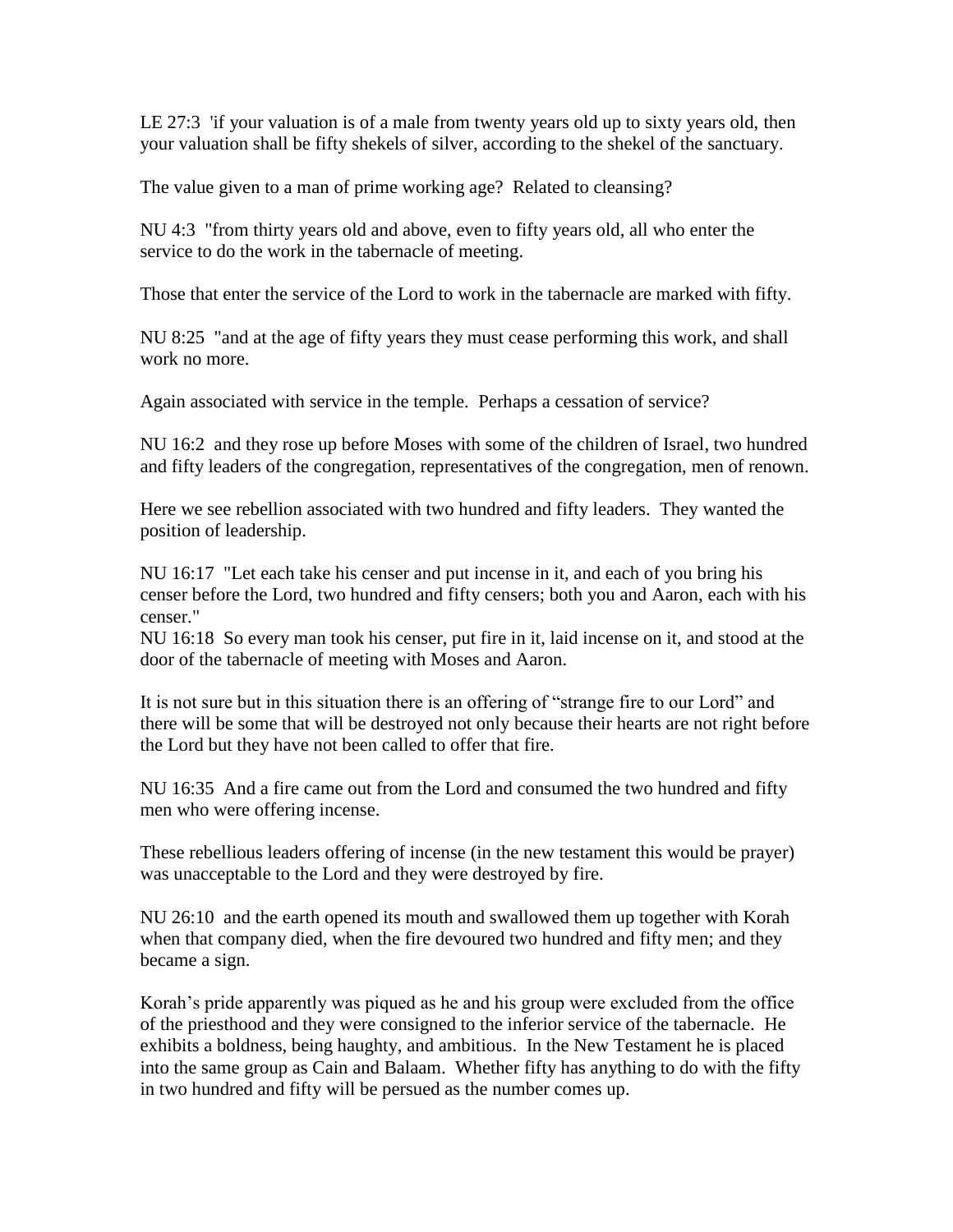NU 31:30 "And from the children of Israel's half you shall take one of every fifty, drawn from the persons, the cattle, the donkeys, and the sheep, from all the livestock, and give them to the Levites who keep charge of the tabernacle of the Lord."

Again the service of the tabernacle by the Levites is mentioned here in association with fifty. One in fifty is an offering to those that serve. The Israelites had won a battle and the plunder was being divided up, a percentage of that plunder was set aside by our Lord to reward His workers in the tabernacle.

DE 22:28 "If a man finds a young woman who is a virgin, who is not betrothed, and he seizes her and lies with her, and they are found out,

DE 22:29 "then the man who lay with her shall give to the young woman's father **fifty** shekels of **silver**, and she shall be his wife because he has humbled her; he shall not be permitted to divorce her all his days.

A sin has been commited by a man against a virgin. This sin is found out. As payment for that sin and for her a payment of fifty shekels of silver is made. Fifty here is associated with a fine and with redemption. Levites worked at the tabernacle where offering of animals were made to cleanse people. Those that are bought by our Lord's blood (the bride) will be kept by him forever.

JOS 7:21 "When I saw among the spoils a beautiful Babylonian garment, two hundred shekels of silver, and a **wedge of gold weighing fifty shekels**, I coveted them and took them. And there they are, hidden in the earth in the midst of my tent, with the silver under it."

A young man by the name of Achan (troubler) disobeyed God and kept back for himself some items mentioned in Jos 7:21. They are loaded with symbolic meaning that is important to today's Christian. The Babylonian garment is a covering that is unacceptable to our Lord, he has provided us with a covering that is our righteousness, his blood. Nothing of the world should be used to compromise that offering. We can offer nothing to him as payment for our sins, anything else would be an insult to him. Two hundred shekels of silver is symbolic of those that would offer up intercessory prayer leading toward a reception of the redemptive message, that of the cross that brings salvation. This is good and necessary but without the Babylonian covering. Fifty shekels of gold, a payment or offering that is righteous. So then the message here is this: this is an individual that lives within the company of the Lord's people however for salvation he has not accepted Christ for his salvation and apparently has not repented at all. He is dependent for his righteousness on things of the world, like works and good deeds. How many workers in the church today wear that Babylonian robe?

Not only was this head of house hold destroyed but his entire household along with him. It is so important that a man choose the right way and then his household under him will also be blessed. Twice the silver is mentioned as being under the gold and the robe.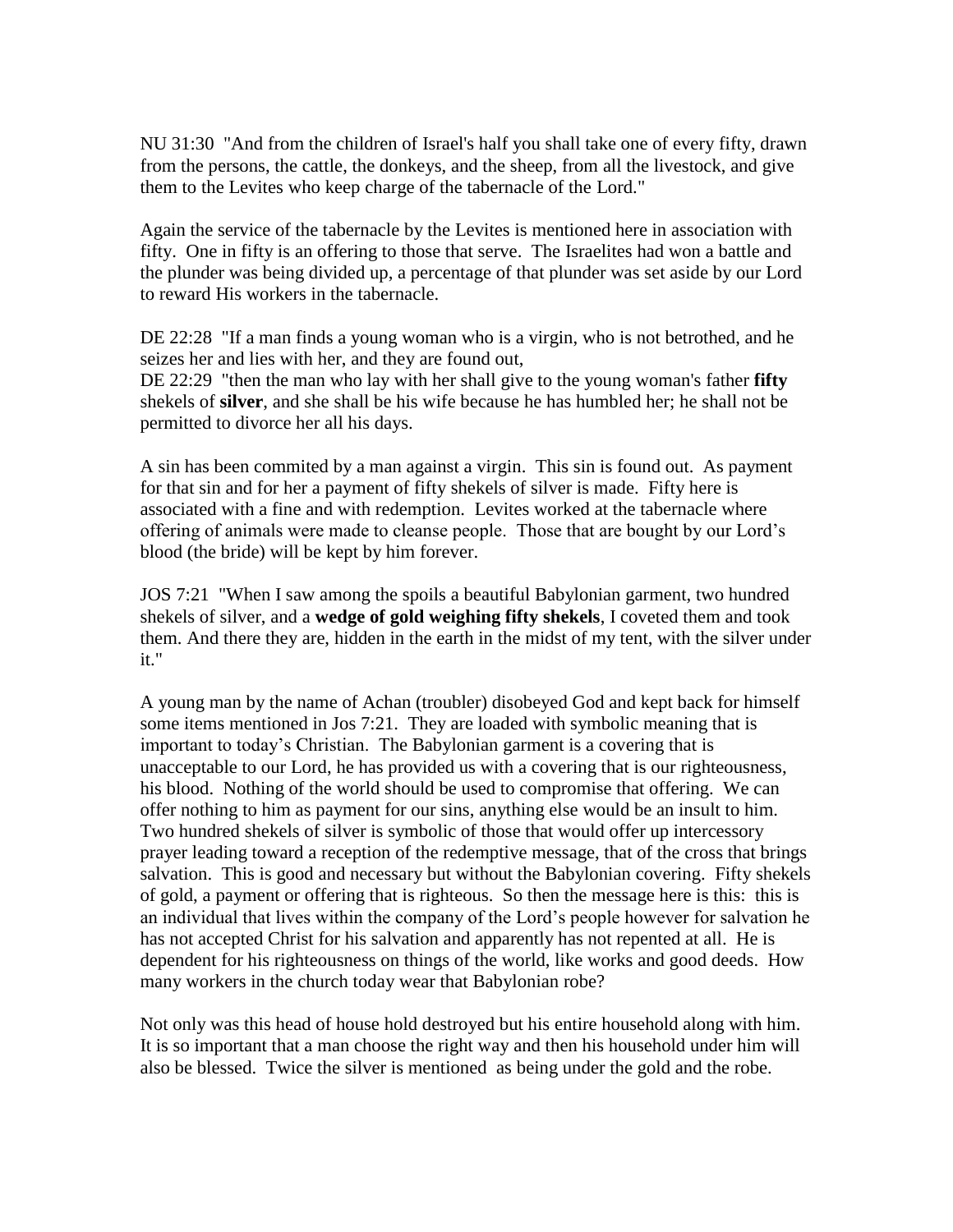Perhaps this means that his salvation is dependent upon the "righteous act" of wearing the blood of Christ through repentance rather than living a lie (robe) of the enemy.

2SA 15:1 After this it happened that Absalom provided himself with chariots and horses, and **fifty men** to run before him.

Absalom who in his sin aspired to be a ruler and to raise himself up had these fifty men run before him to display his importance. To walk before our Lord is to be recognized by others that he has placed us in that favored position of service. We point to Him. With Absalom the type is reversed, the fifty point back to Him. Fifty again is associated with service to one of importance, or at least in this case desiring of a position of importance.

1KI 1:5 Then Adonijah the son of Haggith exalted himself, saying, I will be king: and he prepared him chariots and horsemen, and **fifty men** to run before him.

Here again we see the same thing, a man who desired to be king had fifty men go before him to promote himself and his desires. Fifty again seems to mark a ruler or King.

2SA 24:24 Then the king said to Araunah, "No, but I will surely buy it from you for a price; nor will I offer burnt offerings to the Lord my God with that which costs me nothing." So David bought the threshing floor and the oxen for **fifty shekels of silver.** 2SA 24:25 And David built there an altar to the Lord, and offered burnt offerings and peace offerings. So the Lord heeded the prayers for the land, and the plague was withdrawn from Israel.

King David is a type of the bloody Christ (suffering servant) which died for our sins. Here he is buying a threshing floor for the purpose of building an altar and offering burnt offerings and peace offerings to the Lord. Jesus offered himself on the altar. He paid for it and for our sins. The offering had to be made in order that prayers would be heard. Remember your prayers are not heard due to your sin before the salvation process takes place. For the believer the veil has been torn in two so that you may enter the Holy of Holies and speak directly with God. Fifty shekels of silver is associated with the price of redemption. A threshing floor brings in wheat. Are we not the Lord's harvest, His wheat? So then consider this meaning for fifty, payment or covering for sin offered by a leader for salvation or redemption. Fifty seems to be associated with covering five (sin) does it not?

1KI 7:2 For he built the house of the forest of Lebanon; the length thereof was a hundred cubits, and the breadth thereof **fifty cubits**, and the height thereof thirty cubits, upon four rows of cedar pillars, with cedar beams upon the pillars.

1KI 7:6 And he made the porch of pillars; the length thereof was **fifty cubits**, and the breadth thereof thirty cubits; and a porch before them; and pillars and a threshold before them.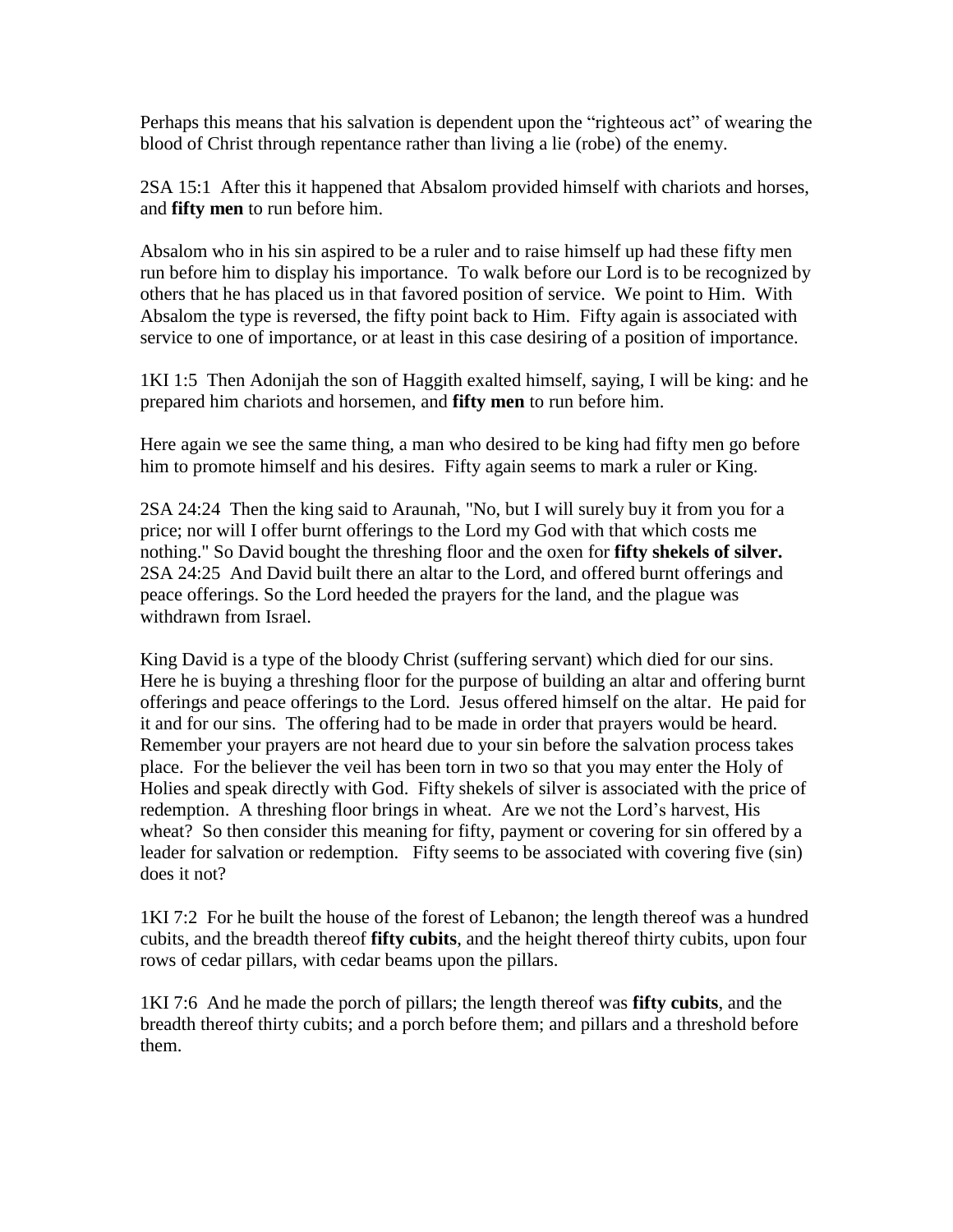Although Solomon built these structures and they did actually exist as houses it is felt that they actually represent a type of the bride in the future that belongs to Christ. Houses or a house of two parts made up of living men and woman that will be His house, the New Jerusalem Cedars represent gentiles that have been cut down (humbled) and given salvation chosen to be His. As at the beginning of this age Jesus, a groom, gave himself for His church so it is thought that the bride at the end of this age will give herself for the nations. She is being prepared as an offering. She will not do this alone as her groom will be within (Holy Spirit) to give her strength to do this.

1KI 7:7 And he made the porch of the throne where he was to judge, even the porch of judgment: and it was covered with cedar from floor to floor.

The juxtaposition of where he was to sit on his throne and the number fifty is interesting. His act on the cross is associated with fifty and it seems here that possibly it will also mark His people of leadership or at least a portion of His bride. The width and height of this building are identical to the width and height of Noah's ark. If we were to do an analysis of Noah's ark you would find that that number identify it as the bride of Christ.

1KI 9:23 These were the chief officers that were over Solomon's work, **five hundred and fifty**, who bare rule over the people that wrought in the work.

Those rulers just under Solomon (Jesus) are marked with the number five hundred and fifty. It seems these leaders would promote the redemptive act (50) that Christ provided to cover sin (5).

Those under shepherds of today, apostles, prophets, and pastors His Holy Spirit works through to fashion His house.

1KI 18:4 for it was so, when Jezebel cut off the prophets of Jehovah, that Obadiah took a hundred prophets, and hid them by fifty in a cave, and fed them with bread and water.) 1KI 18:13 Was it not told my lord what I did when Jezebel slew the prophets of Jehovah, how I hid a hundred men of Jehovah`s prophets by **fifty in a cave**, and fed them with bread and water?

The scenario above is thought to be a strong type of many of the events at the end of this age, particularly within Daniel's seven day week which is more fully described in the book of Revelation. During the first half of Daniel's seven day week (for three and one half years) there is a persecution (refining) of the saints as well as a great call for those called onto salvation. This is a time when there will be a great famine because Elijah has prayed that there be no rain. It is thought that this will be a famine of the word and of course this will result in a great deception. These two caves with fifty prophets in each are thought to represent the two during the early period of Daniel's seven day week. They will still be fed the "word" (bread & water) and will at this time be in deep travail in intercessory prayer. Ahab is thought to represent the anti-Christ and would, if he could, have them all destroyed. Jezebel is thought to represent the portion of today's church that is apostate and will persecute the true church in the days of the great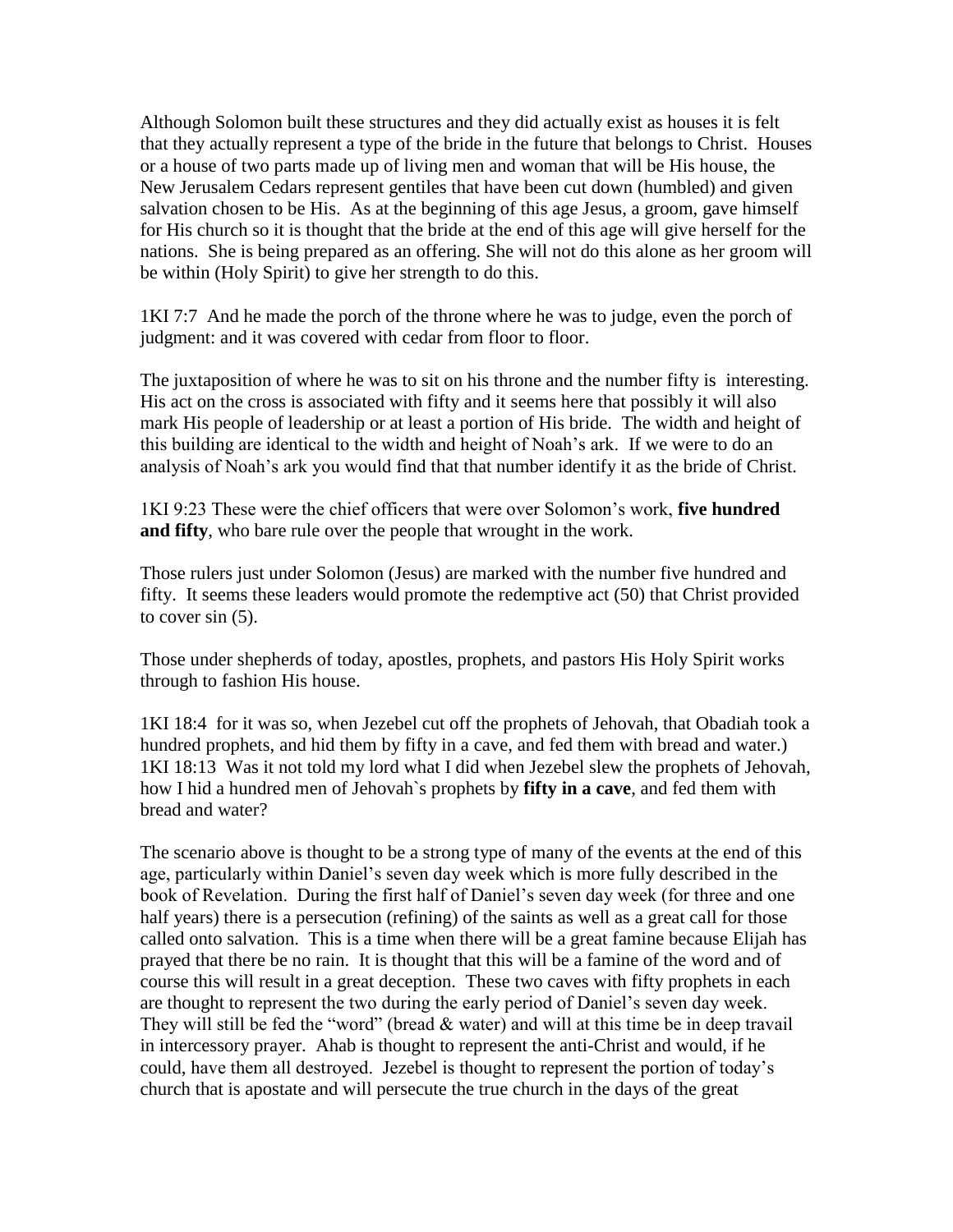tribulation. Another interesting point is that initially the Holy Spirit describes them as 100 prophets. These two fifties are taken out of 100 which seems to be the number associated with Christ's act on the cross. The Two are very difficult to differentiate from Christ Himself as they are very much like Him being so filled with His Spirit.

1KI 18:19 Now therefore send, and gather to me all Israel unto mount Carmel, and the prophets of Baal four hundred and **fifty**, and the prophets of the Asherah four hundred, that eat at Jezebel`s table.

In this case fifty is associated with rulers belonging to Jezebel and Ahab. Four hundred denotes those of the "world" system. All told there are eight hundred and fifty prophets. Eight often is associated with judgment so it is here that I believe we are being told that this is a time of judgment for those rulers that pretend to belong to our Lord but in truth do not. Also consider that those of the world act as a refining fire during tribulation period and are used to reveal weaknesses in those that call themselves Christians. This would result in the Christians repenting and becoming cleaner. In the end these "50" plus will be sacrificed as payment for their work.

2KI 1:13 And again he sent the captain of a third **fifty** with his fifty. And the third captain of **fifty** went up, and came and fell on his knees before Elijah, and besought him, and said unto him, O man of God, I pray thee, let my life, and the life of these **fifty** thy servants, be precious in thy sight.

Here we see the leader of servants willing to intercede not only for him but for them as well from a humble position. He is placing himself between Elijah and his men. Elijah speaks for God. Our Christ placed himself between the Law and us. His grace is sufficient for us if we approach our Lord from a penitent position. This prayer is an offering for the fifty so that they might live.

2KI 2:7 And **fifty** men of the sons of the prophets went, and stood over against them afar off: and they two stood by the Jordan.

2KI 2:8 And Elijah took his mantle, and wrapped it together, and smote the waters, and they were divided hither and thither, so that they two went over on dry ground.

Here the position of the "sons of the prophets" stood far off as these two approached the Jordan River. The Jordan River symbolizes death of self and is not a popular place to go but the two mentioned here, Elijah and Elisha are willing. It is always the place of anointing and empowering. Elisha asked for a double portion of what Elijah had. It is felt that Elijah represents the Lord's work of repentance and redemption during this age and that Elisha represents a new work that will be done during the age to come. The time that they walk together could very well be likened to the time at the beginning of this age when those of the last move of God (those that worshiped under the old covenant of the law) were transformed into those that would work under the new covenant of repentance and grace. The sons of the prophets are apparently not ready as yet to become a full expression of our Lord's love, they still are holding onto things that they desire. The Jordan is a place where all is let go but the reward is a fullness of our Lord and a great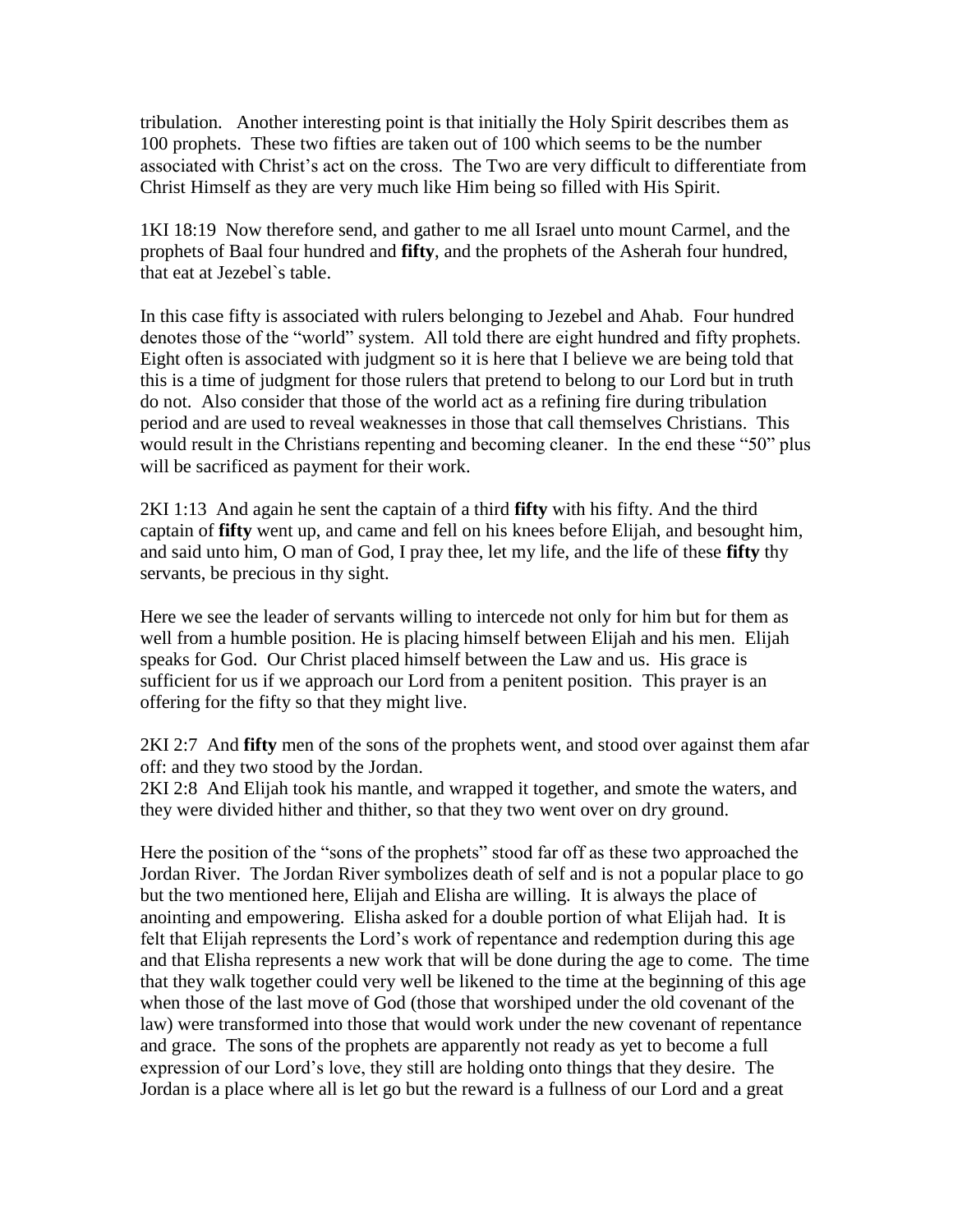empowering. Also we must note that these individuals are servants of the great prophets. Fifty seems to always denote leadership but subservient to our Lord or to those that are totally given over to our Lord's desires.

2KI 2:16 And they said unto him, Behold now, there are with thy servants **fifty** strong men; let them go, we pray thee, and seek thy master, lest the Spirit of Jehovah hath taken him up, and cast him upon some mountain, or into some valley. And he said, Ye shall not send.

2KI 2:17 And when they urged him till he was ashamed, he said, Send. They sent therefore **fifty** men; and they sought three days, but found him not.

Here Elisha is approached by his servants and a request is made to search for Elijah. This is very curious. He knows they will not find him but he still grants their request to look. Perhaps this is a situation where those that are satisfied with an old way of doing things want to go back, our Lord in his great love occasionally allows us to attempt to go back but we never again find what pleased us in the beginning. Throughout scripture we see the Lord's servant being told not to go back the way he came. It is almost always a waste of time and even can do damage to a person to attempt to find what was thrilled us long ago.

2KI 15:20 And Menahem exacted the money of Israel, even of all the mighty men of wealth, of each man **fifty shekels of silver**, to give to the king of Assyria. So the king of Assyria turned back, and stayed not there in the land.

Again we see servants from a high position having to pay tribute to satisfy a debt that they and their people might remain free (salvation from death or bondage).

1CH 12:33 Of Zebulun, such as were able to go out in the host, that could set the battle in array, with all manner of instruments of war, **fifty** thousand, and that could order [the battle array, and were not of double heart.

Extraordinary expertise is noted in this group of warriors. They have what it takes to be in charge or to have positions of authority. A single mindedness of purpose is also evident. Apparently nothing interferes with their devotedness to their purpose. Those that are closest to our Lord exhibit these traits and it is only because he has developed them to be like this, it was not in them when they first came to him.

2CH 3:9 And the weight of the nails was **fifty shekels of gold**. And he overlaid the upper chambers with gold.

Nails hold things together (unity) and people that our Lord can trust with His spirit to do the same for his living temple are certainly worth a great deal. They must have a significant portion of His Holy Spirit to do this type of work. These are analogous to our Lord's apostles and prophets. They connect the head (Christ) to his body (the church).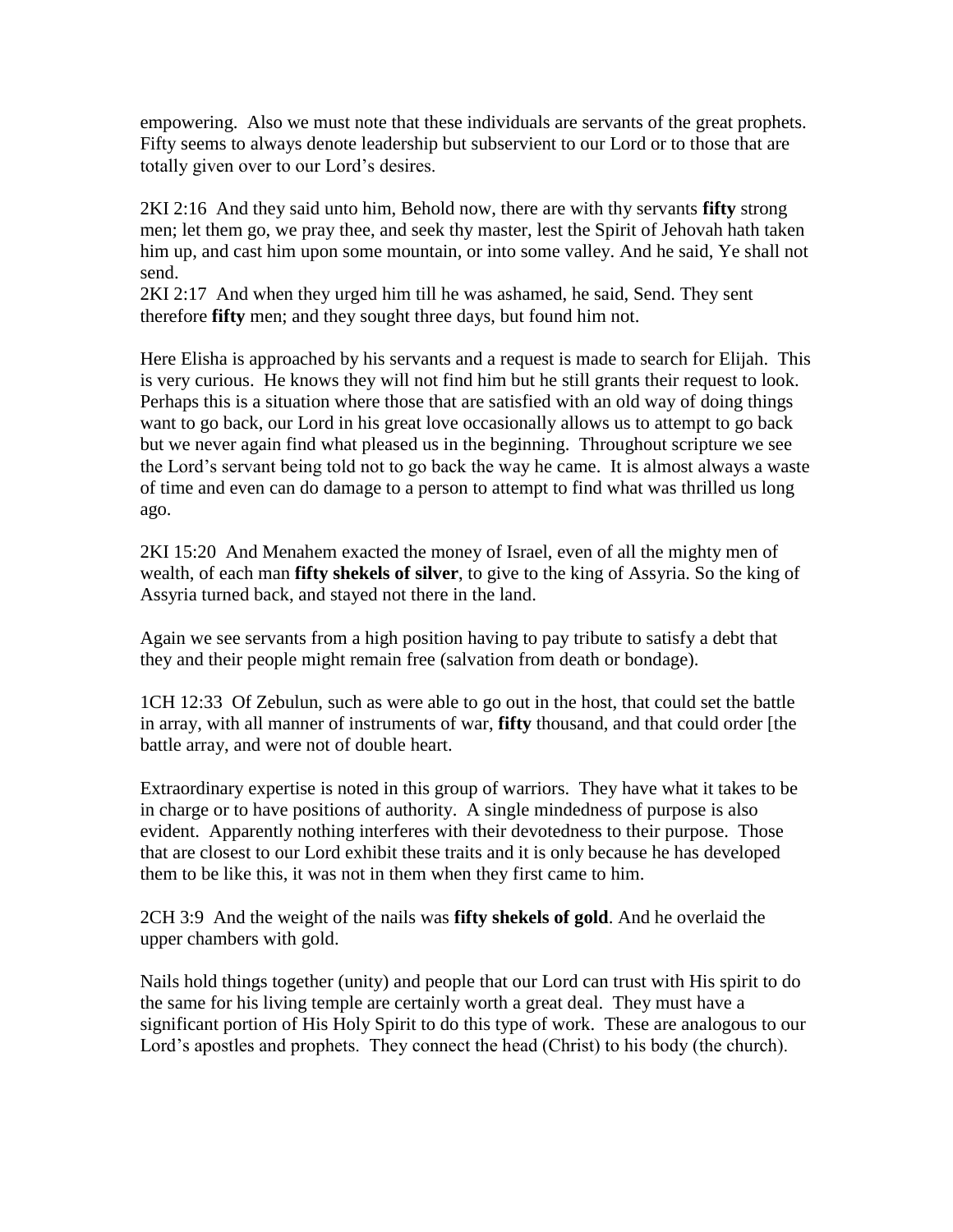2CH 8:10 And these were the chief officers of king Solomon, even two hundred and **fifty**, that bare rule over the people.

Two is associated with fifty in the number two hundred and fifty. These are rulers just below Solomon (Jesus sitting at the right hand of the father) in the hierarchy of authority of the church of God and it is thought that we will see this in the end days when our Lord raises up a very special class of people that will be very devoted to him as his servants. Their concern is expressed in prayer (intercession) so that by the blood of Christ grace will be granted onto salvation.

2CH 8:18 And Huram sent him by the hands of his servants ships, and servants that had knowledge of the sea; and they came with the servants of Solomon to Ophir, and fetched from thence **four hundred and fifty talents of gold**, and brought them to king Solomon.

Ophir is a place where righteousness (Gold) might be obtained. At first it is strange that Huram (Satan) and his servants should help in this area. But remember when Satan asked to sift Peter as wheat? Jesus allowed this to happen. What was the result? A Peter that was no longer so sure of himself. He had a more accurate view of his own limitations! Later as Peter walked beside the Sea of Galilee with Christ he spoke the truth three times and recognized that his Lord knew all things! Now he showed himself more of a humble servant than he was before and now he could be trusted with more responsibility. Four denotes taken from the world of unregenerate men (the great sea) and fashioned into a Servant of God. Ophir has gold that didn't have impurities. Doesn't our Lord use Satan to show us our weaknesses so that we might repent and come free of them. He is the cleansing fire used by our Lord. Servants with knowledge of the Sea! This is fascinating as the servants of Huram (Satan) would certainly understand the ways of the sea (the world of unregenerate men) and would act as a "refining fire" on those that belong to our Lord's church, hence the purpose of the tares in today's church. Remember the tares must remain until the time of the end of this age. At that time they will bundled and made ready to be burned as their job is complete. Some will be allowed to remain until the end of the millennial age.

Below in the book of Ezra there is an incredible symbolic portrayal of the two and their purpose as well as their technique given to them by our Lord. Remember Israel is in exile because of their sin. They are living in Babylon under King Artaxerxes. They have in mind to return to Jerusalem and rebuild. Let's look at some of these hidden truths with the keys of symbolism and allegory.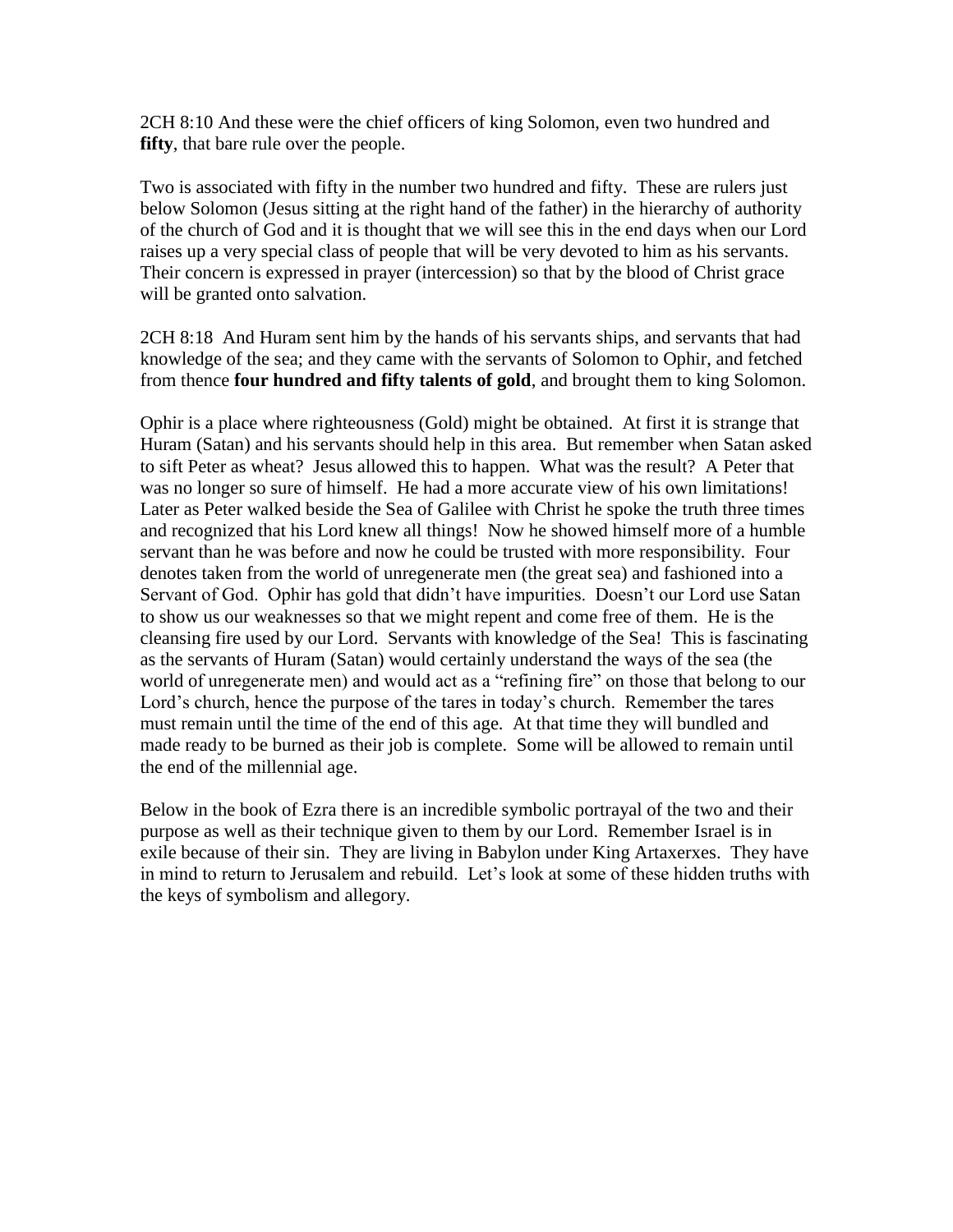EZR 8:26 I weighed into their hand **six hundred and fifty talents of silver**, and silver vessels a hundred talents; of gold a hundred talents;

EZR 8:27 **and twenty bowls of gold**, of a thousand darics; and **two vessels of fine bright brass, precious as gold.**

EZR 8:28 And I said unto them, Ye are holy unto Jehovah, and the vessels are holy; and the silver and the gold are a freewill-offering unto Jehovah, the God of your fathers.

Twenty and fifty are synergistically operating in the above associated with the two. Twenty has to do with intercession for mercy and grace. Fifty is associated with payment for redemption to set people free of their sin or rather the answer to the prayers (20).

EZR 8:24 Then I set apart **twelve of the chiefs** of the priests, even Sherebiah (heat of Jehovah), Hashabiah (Regarded by Jehovah) (ruler of the Levites), and ten of their brethren with them,

First there are set apart twelve rulers of which two are named. These two are thought to be in greater authority than the other ten. All are interested in imputing righteousness to the Lord's people.

EZR 8:25 and weighed unto them the silver, and the gold, and the vessels, even the offering for the house of our God, which the king, and his counselors, and his princes, and all Israel there present, had offered:

Silver and gold of course mean redemption and righteousness. The offerings for the house of our God, let's just say when we confess our sin and accept Christ that is a righteous offering!

EZR 8:26 I weighed into their hand **six hundred and fifty talents of silver**, and silver vessels a hundred talents; of gold a hundred talents;

EZR 8:27 and **twenty bowls of gold**, of a thousand darics; and **two vessels of fine bright brass, precious as gold.**

In the above two verses much is said. Six hundred and fifty talents of silver equates to those that hold captive to iniquity and the payment for the bearer of this iniquity to have it erased (redeemed) and released from those that hold captive…… and silver vessels a hundred talents; of gold a hundred talents; Two things here being authorized by our Lord for the payment, which He (100) and His two offered up: resulting in redemption and righteousness. In Ezr 8:27 the twenty bowls of gold would be translated as righteous intercession to be poured out authorized and granted by our Lord. The two vessels of fine bright brass, precious as gold…….these are the two! Compassionate leaders highly valued and appointed by our Lord and filled with enough wisdom by the Holy Spirit to judge sin without accusing and condemning the believer.

EZR 8:28 And I said unto them, Ye are holy unto Jehovah, and the vessels are holy; and the silver and the gold are a freewill-offering unto Jehovah, the God of your fathers.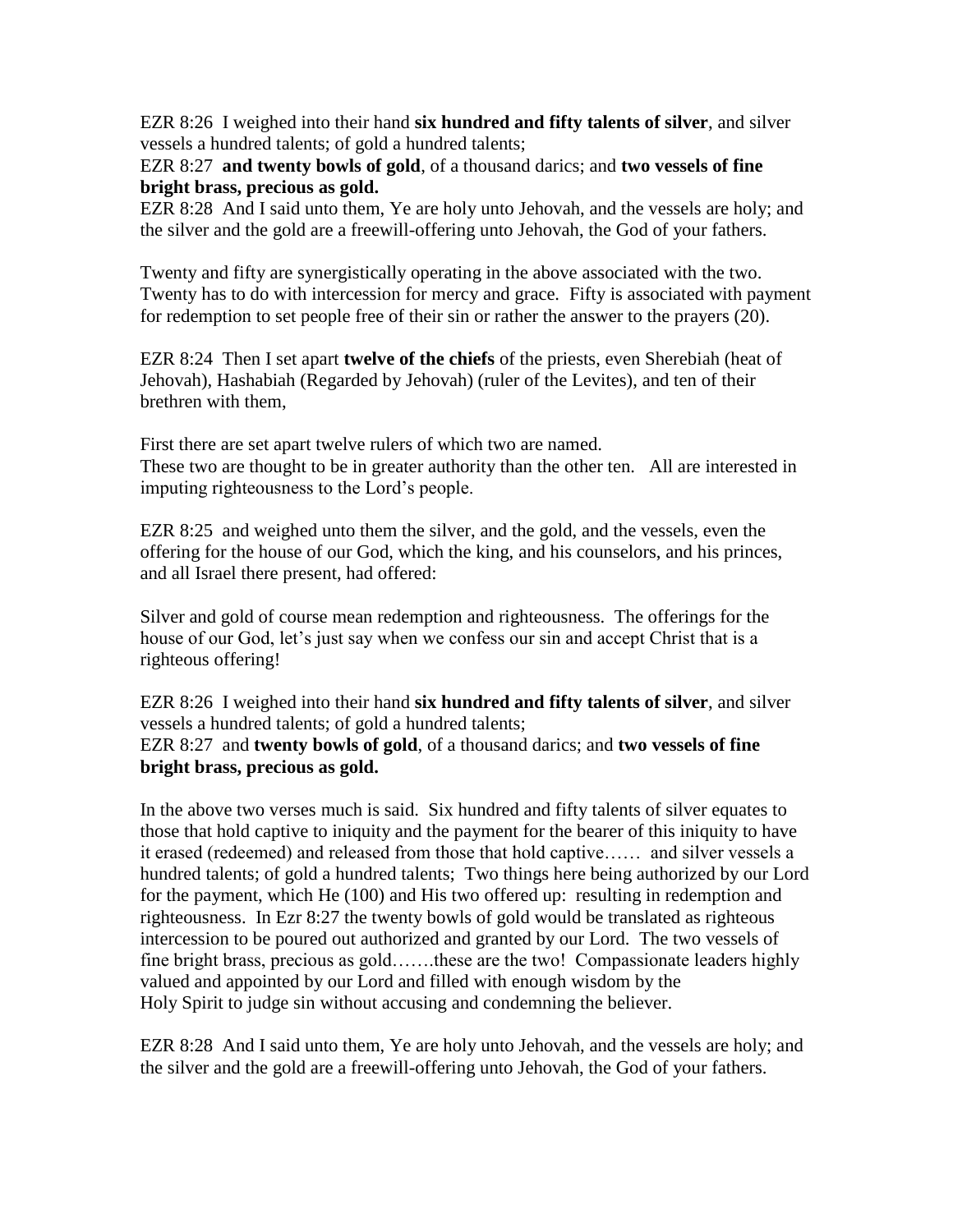And this scripture is self explanatory.

NE 5:17 Moreover there were at my table, of the Jews and the rulers, a **hundred and**  fifty men, besides those that came unto us from among the nations that were round about us.

This is a scripture that is complementary to those in Ezra and the fifty here is associated with rulers that will pay a price for the reconstruction of the City of Jerusalem as did Christ. The two will also pay a price for the redemption of our Lord's bride.

NE 6:15 So the wall was finished in the twenty and fifth [day] of [the month] Elul, in fifty and two days.

So the people were strengthened so as to be protective of our Lord and His word by the intercession to have mercy for their sin. This was accomplished as the price paid by the two. Just coincidence? You decide.

In the book of Ester there is an interesting use of the number fifty. Hamen who is very close to the King is quite envious of the position that Mordecai, a Jew, has in relationship to the King. And with prompting from his wife and friends he plots to kill his rival in the verse below.

ES 5:14 Then said Zeresh his wife and all his friends unto him, Let a gallows be made **fifty cubits high**, and in the morning speak thou unto the king that Mordecai may be hanged thereon: then go thou in merrily with the king unto the banquet. And the thing pleased Haman; and he caused the gallows to be made.

The height of the gallows was fifty cubits high. We do know that the Jews have been attractive to the Lord for a long time. We also know that they have repeatedly chosen other God's before Him and this has caused our Lord much consternation but not to his surprise as they have not been given His Spirit. The Jews have repeatedly been punished for their sin but as of yet have not been pleasing to Him. If Mordecai here represents the Jews (possibly leadership) in the end days when the veil will be lifted from their eyes to see Jesus as their savior and to recognize that he paid the price for them then this might fit. Punishment here is prepared for the Jew by Haman, the accuser if you will. Quite possibly a type of Satan the one that uses the law to accuse and condemn all. His wife and his friends would be those of the world aligned with him. Zeresh (Strong *EBD*) would be the consort of the anti-Christ in the end days. Haman would be one who refines and tempts that weakness is found out. He and those that follow him will actually be a sacrifice at the time of the end when they have served their purpose. They will pay a mighty price for being the refiners fire.

ES 6:2 And it was found written that Mordecai had told of Bigthana and Teresh, two of the king's eunuchs, the doorkeepers who had sought to lay hands on King Ahasuerus.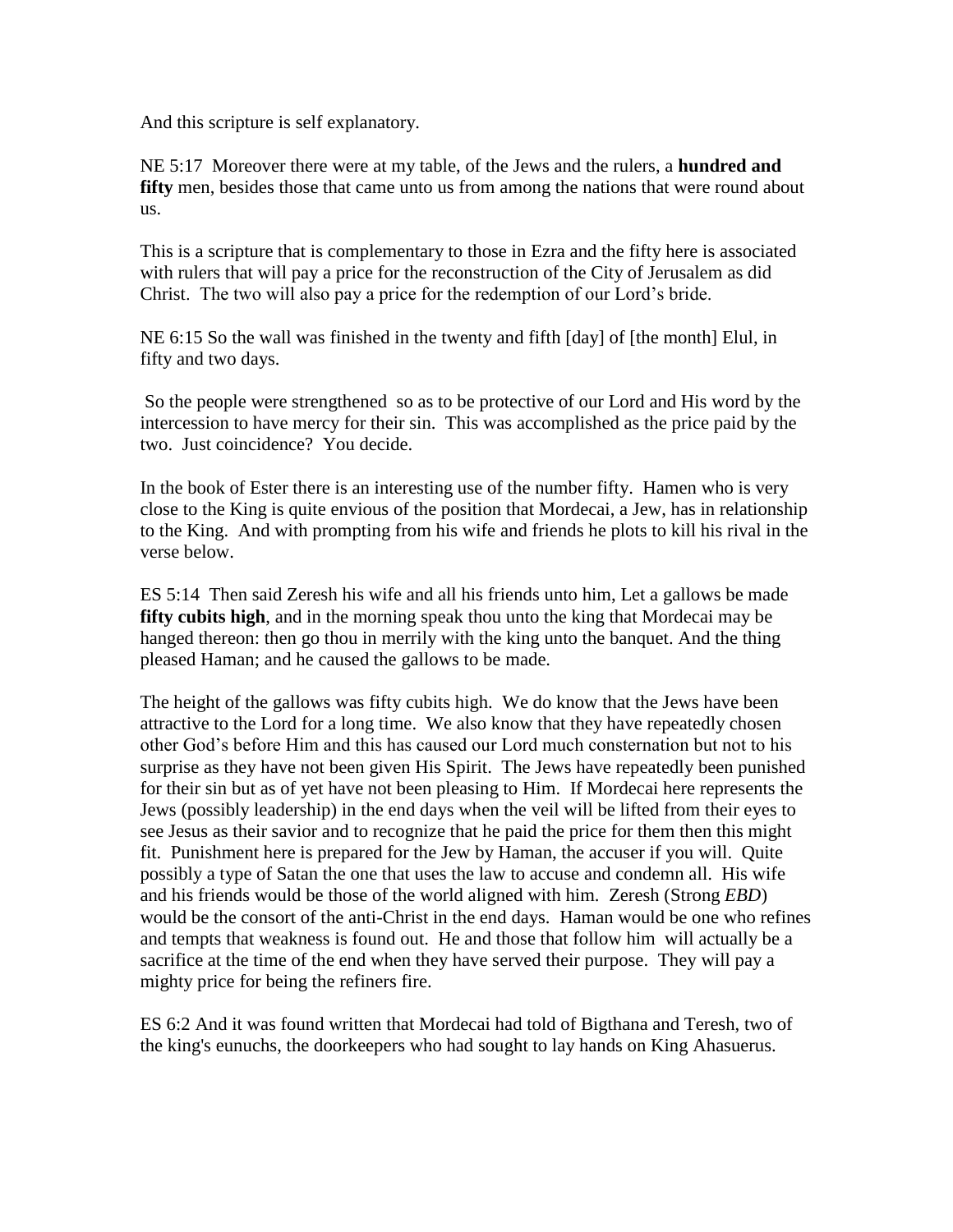The King is informed that Mordecai had been instrumental in revealing two individuals that had plotted against the King. Quite often in the word we see two for and two against. He desires to reward Mordecai as of yet nothing had been done for him for this protective act. It just so happens that Haman is given the chore of blessing Mordecai. Do you remember the scripture that "all things lead to the good of those that ……. " ? Can you imagine that no matter what Satan is allowed to do to you it can and will benefit you? Can you imagine how that makes him feel? He hates you and yet no matter how hard he tries to destroy you it makes you stronger and cleaner by pushing you always toward your heavenly father. Below is the King's edict that Haman must carry out.

ES 6:9 "Then let this robe and horse be delivered to the hand of one of the king's most noble princes, that he may array the man whom the king delights to honor. Then parade him on horseback through the city square, and proclaim before him: 'Thus shall it be done to the man whom the king delights to honor!' "

Finally the King becomes upset with Hamen and judges in favor of the Jewish people and has Haman hung on the gallows. Remember all of this comes about because of prayer and fasting. Intercession works! Esther reminds me of one of the two in the part she and her attendants play. Today much of the Church is praying for the Jew that the Lord will reveal the truth to them and bless them. This will occur at the end of the age to a remnant of the Jews.

ES 7:9 Now Harbonah, one of the eunuchs, said to the king, "Look! The gallows, fifty cubits high, which Haman made for Mordecai, who spoke good on the king's behalf, is standing at the house of Haman." Then the king said, "Hang him on it!"

Payment for sin, Grace is given to Mordecai. The one that is responsible does get justice. We that wear the covering of grace given to us by Christ did have our sin paid for by another. Those that will not accept that gift will pay the price themselves.

In Isaiah below we see that when a country is filled with apostasy and disobeys the Lord skillful rulers are removed from that countries presence. They are a blessing reserved for a country that serves and loves the Lord.

ISA 3:3 The **captain of fifty** and the honorable man, The counselor and the skillfull artisan, And the expert enchanter.

Above the captain of fifty will no longer be present to lead or rule. Without him the fifty will not know what to do. Remember the scripture in PR 5:23, "He shall die for lack of instruction, and in the greatness of his folly he shall go astray." The instruction of a competent ruler provided by our Lord is very important for success.

ISA 3:12 As for My people, children are their oppressors, And women rule over them. O My people! Those who lead you cause you to err, and destroy the way of your paths."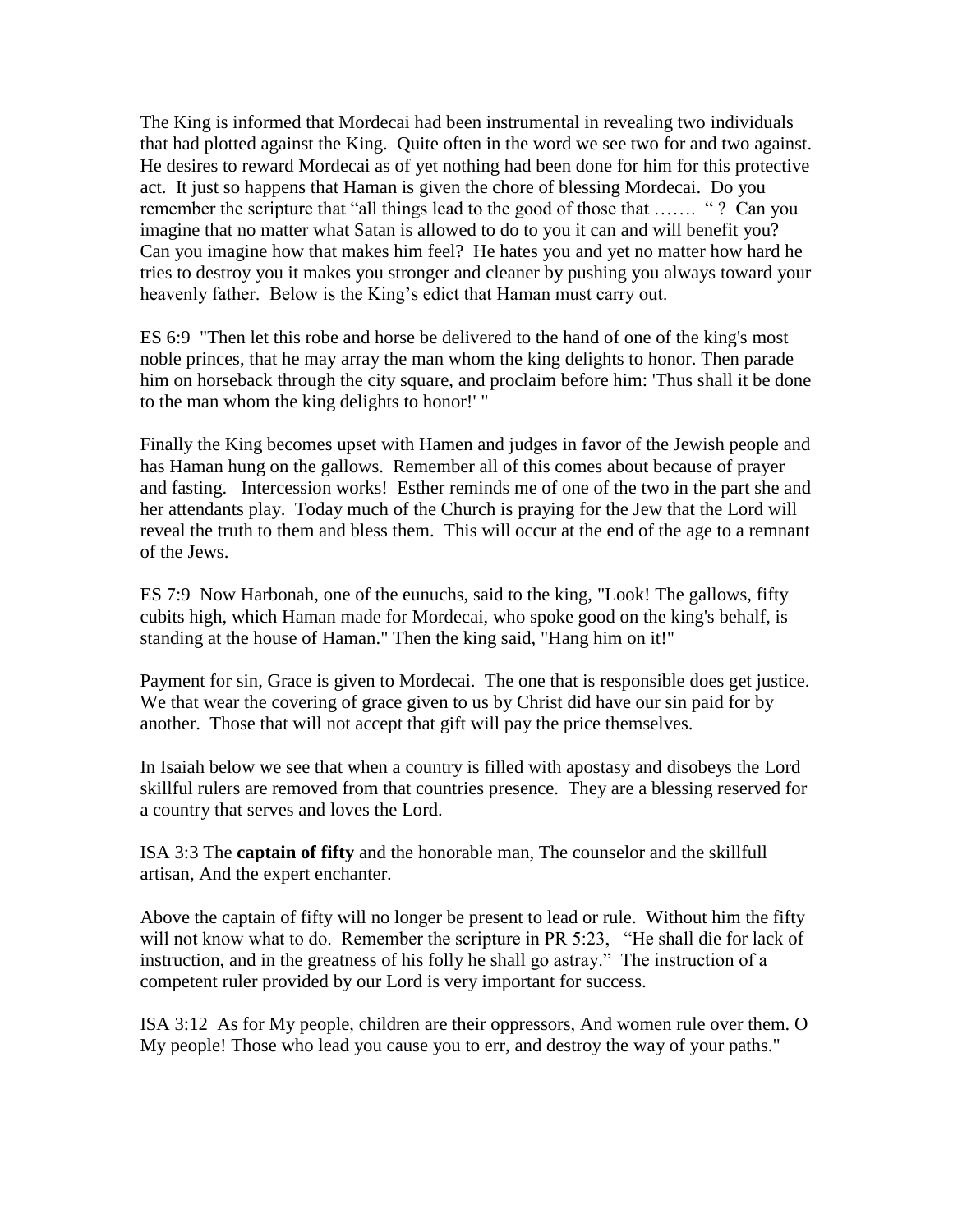Most of the scriptures following ISA 3:3 treat with a lack of competent rulers and show that those that do rule will bring disaster upon Israel. In ISA 3:12 it is shown that woman and children will rule during this particular time of apostasy. Perhaps at the end of the age as iniquity is allowed to reach its zenith we will see the same thing as described in these scriptures. Fifty servants that are willing to work will do no good unless they are lead of the Lord through the use of a proper ruler or guide.

In the book of Ezekiel there are more references to fifty in regard to the measurement of the end days "New Jerusalem," which I consider to be corporately made up of all Christians. This temple and city will never actually be built of stone and mortar but exists on paper for those with eyes to see a description of the body or bride of Christ (the living temple) fully put together. Fifty is paramount in these structures it denoting a willingness and a predisposition to sacrificial service as payment for those that need it.

EZE 40:15 From the front of the entrance gate to the front of the vestibule of the inner gate was **fifty cubits**.

EZE 40:21 Its gate chambers, three on this side and three on that side, its gateposts and its archways, had the same measurements as the first gate; its length was **fifty cubits** and its width twenty-five cubits.

There is frequent association of the measurement of fifty with the number twenty-five. (EZE 40:25, EZE 40:29, EZE 40:36) Twenty-five is a square of five and denotes a great fullness of sin or apostasy particularly in leadership. Much of the book of Ezekiel is important to students of eschatology as it expounds on the circumstances surrounding the end of this age, when iniquity will reach its' peak, as well as the beginning of the next age. Fifty denotes the cost (payment) that is sufficient for such iniquity (25).

EZE 42:2 Facing the length, which was **one hundred** cubits (the width was **fifty** cubits), was the north door.

EZE 42:7 And a wall which was outside ran parallel to the chambers, at the front of the chambers, toward the outer court; its length was fifty cubits.

EZE 42:8 The length of the chambers toward the outer court was **fifty** cubits, whereas that facing the temple was **one hundred** cubits.

The association of fifty with one hundred is thought to bring our Lord's will and authority (act on the cross) into the picture. His two will implement Christ's plan of redemption.

EZE 45:2 "Of this there shall be a square plot for the sanctuary, five hundred by five hundred rods, with **fifty** cubits around it for an open space.

Five hundred in scripture is associated with anointing after consecration and is found in Ex 30:20-30 in association with a sweet smelling anointing oil. After being washed the priests would be anointed with this oil. The Holy Spirit today through time after washing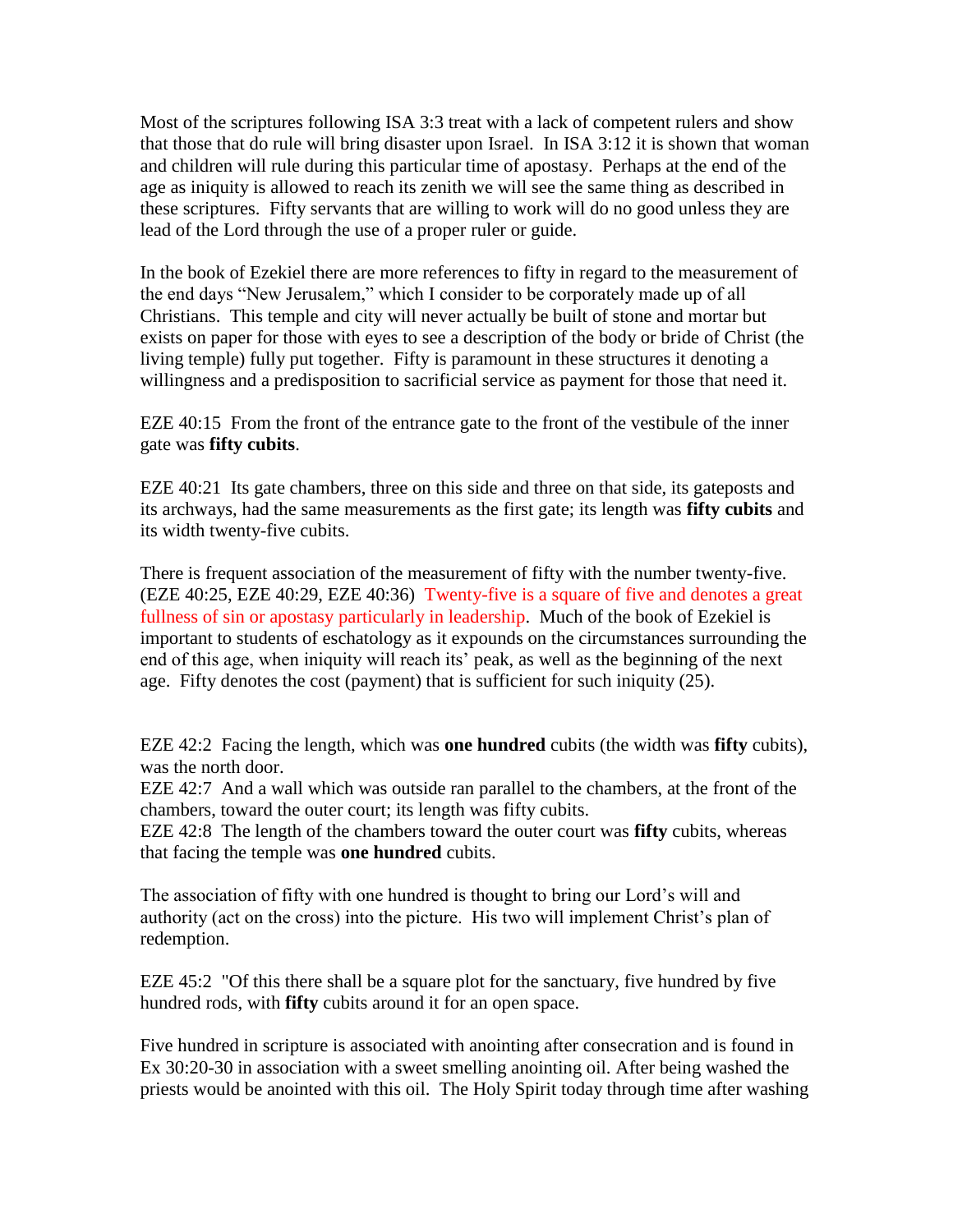us brings out of us a sweet smelling aroma of righteousness given to us by our Lord and it is for our Lord that we might come close to him. It also can be noticed by others in the body of Christ and it is an encouragement for them to continue with our Lord. Its association with myrrh symbolizes not only the death of our Christ for us but perhaps also the destruction of that within us that is selfish that is our very self a spirit that tends toward darkness.

EZE 48:17 "The common-land of the city shall be: to the north **two hundred and fifty** cubits, to the south **two hundred and fifty**, to the east **two hundred and fifty**, and to the west two **hundred and fifty**.

Two hundred which I believe to refer to those that rule in the city is now associated or connected with fifty. These rulers or great servants are placed in authority by our Lord with a prime concern being substitutionary redemption for sin. The number two hundred fifty is also a multiple of twenty-five. To be trusted those that rule would need more cleansing than others. Two hundred also denotes those that are given authority to pray (intercede) for redemption through mercy and grace.

Five thousand

It is associated often with the number of warriors of Israel.

JOS 8:12 So he took about **five thousand** men and set them in ambush between Bethel and Ai, on the west side of the city.

These 5000 warriors eventually took the city of Ai and along with the rest of Israel destroyed 12 000 people of Ai. This was a symbolic **cleansing** of the land. Today the blood of Christ promotes the cleansing of the bride through grace.

JUD 20:45 Then they turned and fled toward the wilderness to the rock of Rimmon; and they cut down **five thousand** of them on the highways. Then they pursued them relentlessly up to Gidom, and killed two thousand of them.

Those of Benjamin that were filled with **apostasy** were destroyed. The **uncleanness** was disposed of that was within the camp of the Lord's people. His people that were filled with sin were cut out of the greater body. The two thousand means that the Lord authorized the cleansing, in this case by death. Seven thousand indicates that the judgment was complete.

JUD 20:46 So all who fell of Benjamin that day were **twenty-five thousand** men who drew the sword; all these were men of valor.

Now in the scripture above five thousand is linked with twenty thousand. These men **paid the price for the sin** of those that incensed the greater body. What resulted was a cleaner Israel. Twenty thousand implies that the Lord was involved with this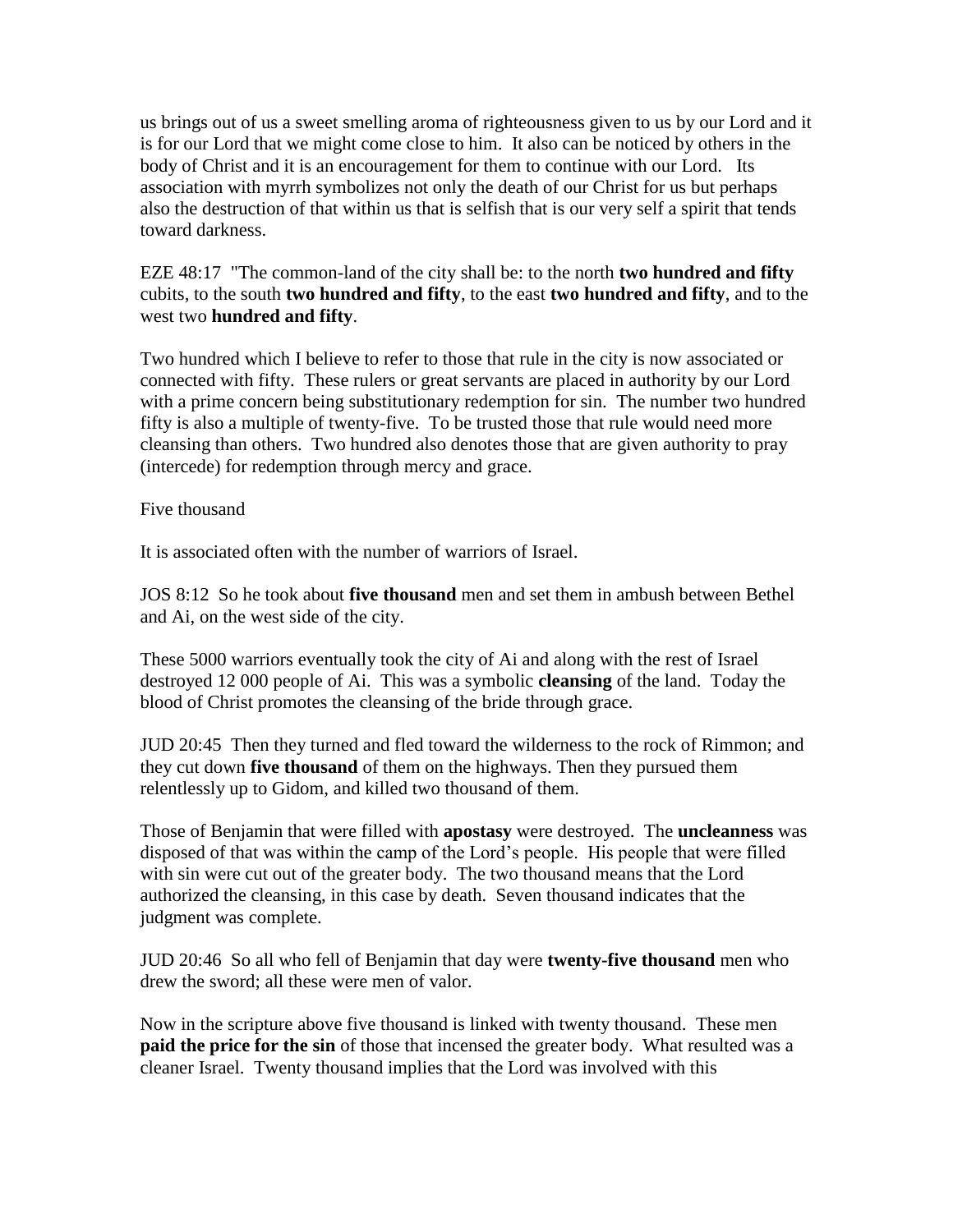purification. Twenty-five indicates a fullness of iniquity. Linked with one thousand indicates our Lord's will has been done to eradicate the iniquity.

1SA 17:5 He had a bronze helmet on his head, and he was armed with a coat of mail, and the weight of the **coat was five thousand shekels of bronze**.

This individual is one who cleanses. He is analogous to Satan who uses the law to accuse and condemn. Bronze denotes judgment for sin. The weight of his covering is 5 000 shekels. He is the refining fire of the Lord and is authorized often by the lord to refine by fire. This destroys uncleanness. In the case of Peter being sifted by Satan, only a limited fire was allowed to show Peter the depth of his love for Christ (which wasn't up to par). Satan will be destroyed after his work is finished just as Goliath was.

1CH 29:7 They gave for the work of the house of God **five thousand talents** and ten thousand darics of **gold**, ten thousand talents of silver, eighteen thousand talents of bronze, and one hundred thousand talents of iron.

Though the people gave these amounts, most of these numbers being large indicate that the Lord is behind all of these actions. His true house is the living church of today. It is only by His work that the bride will come clean.

By the Lord's authority these thing will be accomplished.

- 1. The gold points to righteousness being instilled as uncleanness is removed. Payment is made by the Lord for this to occur.
- 2. Silver indicates redemption is given by sovereign authority.
- 3. Bronze is indicative that our Lord authorizes freedom from the captivity of bondage to uncleanness through judgment of our sin in Christ.
- 4. Our Lord allowed justice (iron) for our sin to fall on His son Jesus Christ.

2CH 35:9 Also Conaniah, his brothers Shemaiah and Nethanel, and Hashabiah and Jeiel and Jozabad, chief of the Levites, gave to the Levites for Passover offerings **five thousand** from the flock and **five hundred** cattle.

Leadership gave something of themselves (for the purpose of cleansing). The offering was killed to make payment (propitiation) for sin. Old Testament leaders gave animals. New Testament leaders promote Christ crucified and a few give their own lives as the apostles did.

EZR 2:69 According to their ability, they gave to the treasury for the work sixty-one thousand gold drachmas, **five thousand minas of silver**, and one hundred priestly garments.

The heads of the "father's houses" gave the above to the treasury for the work of restoration. Leaders again are making a sacrifice for the building of the "house" of the Lord. It is connected with silver that connotes redemption.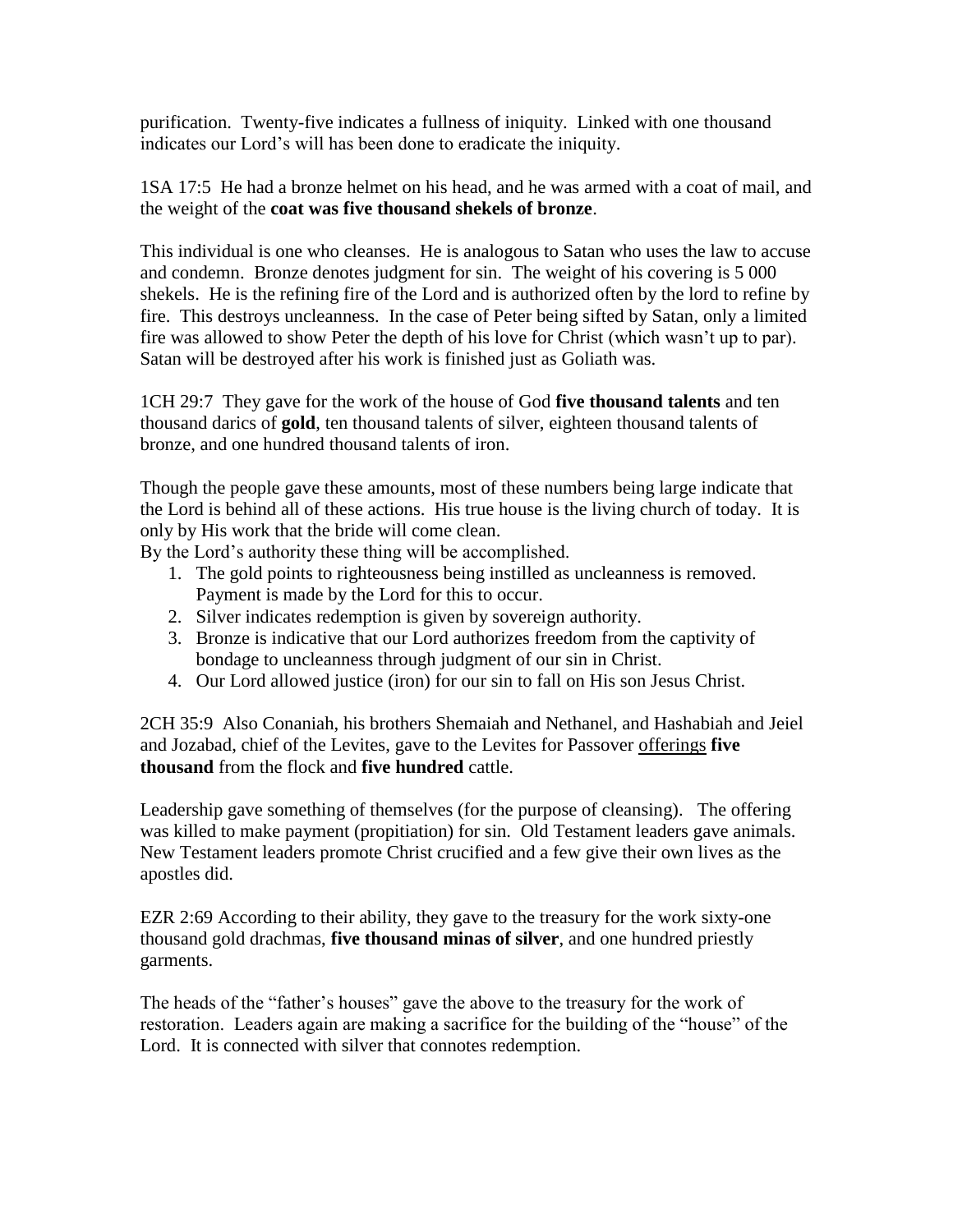EZE 45:6 "You shall appoint as the property of the city an area **five thousand** cubits wide and twenty-five thousand long, adjacent to the district of the holy section; it shall belong to the whole house of Israel.

At the end of the book of Ezekiel is a symbolic description of the completed bride. Numbers describe her attributes. In the case above a dimension of the property of the city is given as 5000. This number, we have come to understand by this time, means those designated by our Lord's sovereign authority to sacrifice so as others might be cleansed of their sin. Self sacrifice is an important attribute of those belonging to Christ.

MT 14:21 Now those who had eaten were about **five thousand** men, besides women and children.

In the New Testament Jesus is feeding these men, marked for cleansing and redemption, through the hands of the apostles. His Word washes and prepares for salvation. They would be prepared for doing the same for others.

LU 9:14 For there were about **five thousand** men. Then He said to His disciples, "Make them sit down in groups of **fifty**."

Fifty denotes restitution or payment for uncleanness being made on the cross for the 5000 that would later take part in promoting by their own sacrifice the death of Christ on the cross.

AC 4:4 However, many of those who heard the word believed; and the number of the men came to be about **five thousand**.

Above we see that grace was given to the 5000 to believe. They became justified. Many of these would later sacrifice their own lives so that others would be redeemed.

50 000

1SA 6:19 Then He struck the men of Beth Shemesh, because they had looked into the ark of the Lord. He struck **fifty thousand** and **seventy** men of the people, and the people lamented because the Lord had struck the people with a great slaughter.

Although the number above is not exactly 50 000 it does contain its' meaning. Seventy is involved of course with a time to completely finish transgression & make atonement for sin. This occurs at the end of the age at the end of Daniel's seventieth week. Most of those that have not been chosen for redemption will be destroyed. Those that have will be refined by the end day's fire.

1CH 5:21 Then they took away their livestock-**fifty thousand** of their camels, two hundred and fifty thousand of their sheep, and two thousand of their donkeys-also one hundred thousand of their men;